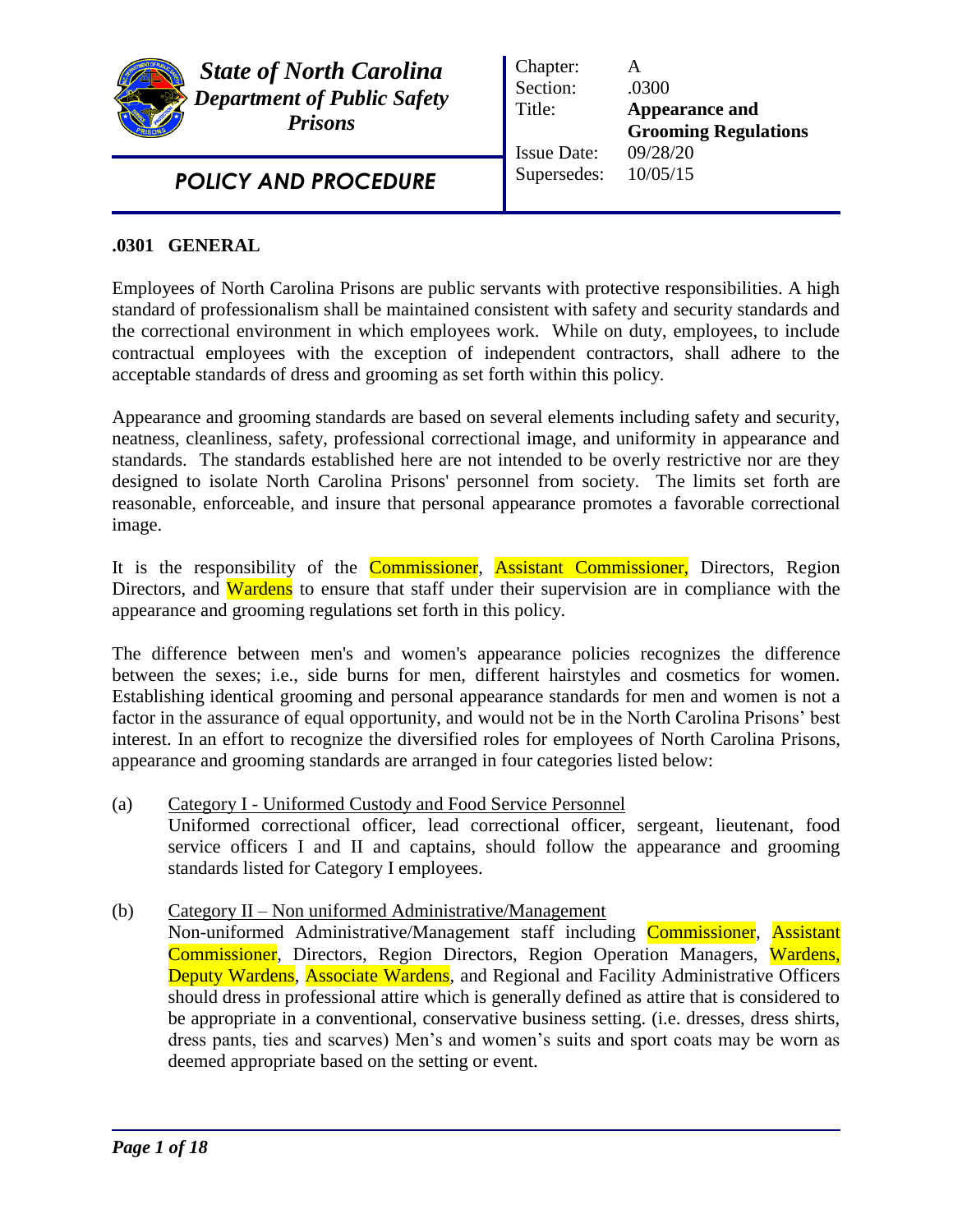When tasks such as audits or inspections are conducted, administrative/management staff may dress in business casual attire or appropriate attire which meets the nature of the assignment.

(c) Category III- Other Personnel With Direct / Frequent Offender Contact Non-uniformed custody employees including unit managers, assistant unit managers, food service managers III/IV and non-custody employees including program staff, health care providers, mental health providers, maintenance personnel and other job classes with duties involving direct and frequent contact with offenders should follow the appearance and grooming standards listed for Category II employees.

### (d) Category IV- Non-Uniformed Personnel With Minimal Offender Contact

Non-uniformed employees with minimal offender contact may include but are not limited to facility clerical, fiscal, administrative, and personnel staff, and region/central office staff. Each facility or section head will be responsible for making the final determination regarding employees classified in this category that should follow the appearance and grooming standards for Category IV employees. Whenever the nature of their duties requires Category IV employees to work within the confines of a facility or in direct contact with offenders, Category IV employees are expected to adhere to the same standards on jewelry, clothing, and makeup as Category III employees. Category IV employee should not be required to modify differences between Category II and Category IV employees such as hair length or fingernail length that would require a permanent modification.

Directors, Wardens and other North Carolina Prisons' managers who provide management oversight of uniformed and non-uniformed personnel are vested with discretion in matters of grooming and personal appearance regarding the interpretation and application of these established guidelines. As designated by the **Commissioner**, the Executive Officer will serve as the contact person who Wardens and other North Carolina Prisons managers may contact to help them with the interpretation and application of this policy.

### **.0302 APPEARANCE STANDARDS**

- (a) Category I:
	- (1) Correctional line-staff positions at the rank of Captain and below, except where specifically approved by the **Assistant Commissioner**, are required to wear the standard grey uniform shirt of North Carolina Prisons. The uniform trouser for these positions is the black uniform pant.
	- (2) Grey polo shirts and grey or white uniform shirts will be assigned by rank for Captains, Lieutenants, Food Service Managers I/II, Sergeants, Lead Correctional Officers, Correctional Officers and Food Service Officers.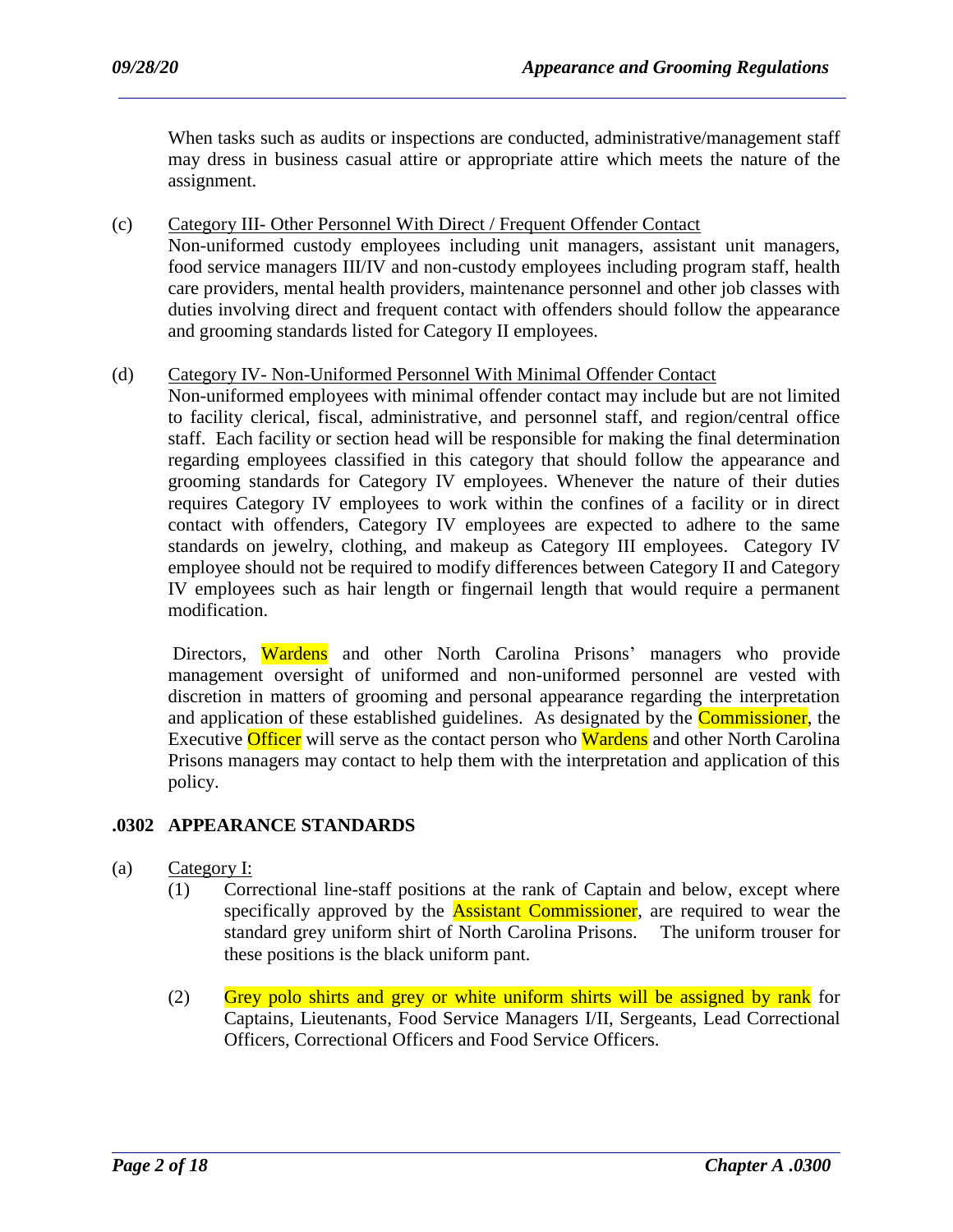- (3) The standard Department of Public Safety patch will be affixed to the left and right shoulders of the approved garment, 1 1/4" from the shoulder seam to the center point of the emblem.
- (4) The insignia for the rank of Food Service Manager I, II, Lieutenant and Captain will be sewn on and may be worn on the collar located at 1 inch from the tip of the collar and in the center of the collar. Chevrons for the Sergeant and Lead Correctional Officers should be placed on the sleeve of the uniform shirt, 1/2 inch below the shoulder patch. Sewn on shield silver color insignia may be worn on the collar of the Double Duty Officer Jacket.
- (5) Uniforms should be clean, pressed and serviceable. The uniform should be worn in its entirety in the performance of duties, and should not be worn for non-duty activities. Examples of non-duty activities include but are not limited to purchasing or consuming alcoholic beverages while in uniform, attending social functions, movies or sporting events; and secondary employment.
- (6) Female officers may wear the uniform skirt as authorized by the facility/section manager.
- (7) Pregnant officers may wear the standard maternity jumper or a maternity pant and maternity shirt provided through Correction Enterprises. Maternity uniform shirts may be worn outside the uniform pants as designed. Shirts and pants may be exchanged for larger sizes as needed during pregnancy.
- (8) Uniform Shirts
	- (A) Uniform staff have the option of wearing long sleeve or short sleeve grey shirts.
	- (B) Ties must be worn when the employee is on assignment in the community (i.e. court, medical trips, etc.).
	- (C) Officers assigned to the Road Squad and litter crews will be exempt from wearing a tie.
	- (D) Uniform sleeves should be worn as manufactured and may not be rolled up or altered in length.
- (9) Visible clothing worn under the grey uniform shirt is limited to solid black (tee shirt or thermal shirt). These items of clothing will not be furnished by the Department but may be purchased at the employee's expense.
- (10) Wearing a cap is an employee option and caps will not be issued to employees unless specifically requested by the employee. The standard uniform headgear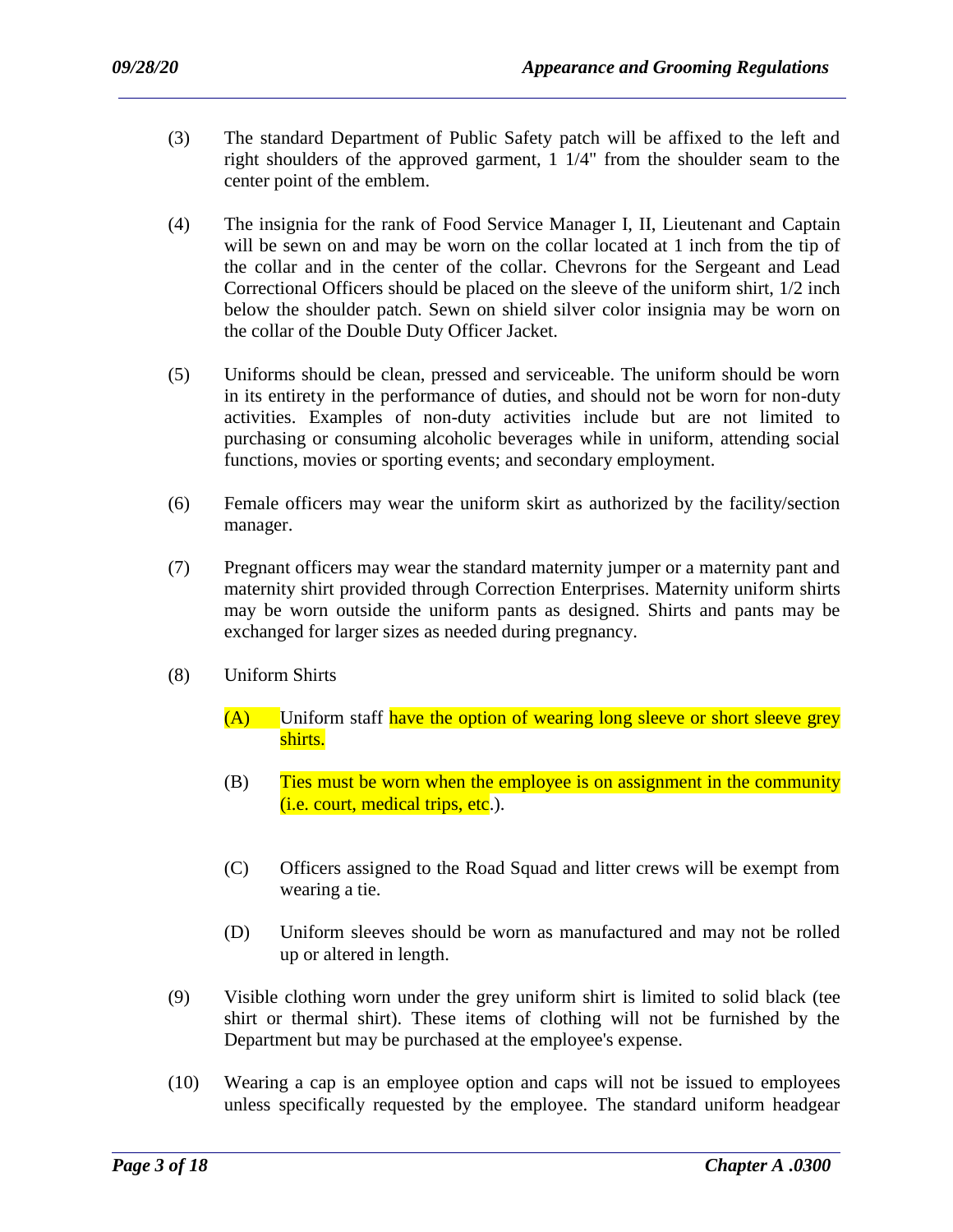provided upon request by the employee will be the baseball style cap issued through Enterprise. Black Prison toboggans are approved (no bib, bill, tassel, or logo) and are available for order through Correction Enterprises.

- (11) All uniform staff wearing tie pins or tie bars as well as carrying ink pens in their pockets are authorized only to wear silver tie pins and bars and ink pens should only be black in color. No red, blue or any other color capped ink pens should be worn as a part of the uniform.
- (12) A black colored Velcro nametape will be supplied by the facility/section and worn on the right side of the uniform, immediately above the pocket for all grey uniform shirts, with the exception of the grey polo shirt. The nametape should be limited to the employee's last name stitched in shield silver lettering.

The only other authorized pin style insignia that may be worn on the duty uniform will be the North Carolina Criminal Justice Certification pin.

- (13) All uniform belts should be 1 3/4 inches wide, nylon 5.11 black in color with a plastic buckle with no ornaments or logos allowed. The belts are to be ordered through Enterprise.
- (14) Sam Brown style (gear) duty belts are authorized to be worn by uniformed custody staff. The Duty (gear) belt is approved to carry gear such as radios, keys, handcuffs and pepper spray. They should be worn in addition to the uniform belt. Sam Brown duty belts must be black nylon. Duty (Gear) belts may be furnished by the department or may be purchased at the employee's expense.
- (15) Trousers will be hemmed so as to break slightly at the shoes.
- (16) Neither shirts nor trousers shall have sewn increases or pleats, however, military creases may be pressed into shirts.
- (17) Bulky items may not be carried in pockets.

.

- (18) Staff are to order and wear uniforms of the appropriate sizes. No staff will be allowed to wear baggy or tight fitting uniform clothing.
- (19) Staff are expected to maintain and wear uniforms in good condition. No staff shall wear torn or worn uniforms. Once clothing is in need of replacement, the officer will request replacement uniform(s) from the designated staff at the facility.
- (20) The Department will provide each certified, uniformed employee with a black Double Duty Officer Cruiser style jacket (to be ordered through Central Supply Warehouse). This jacket will have a removable liner and is water-repellent. This will act as the sole jacket approved for wear by a uniformed staff member. No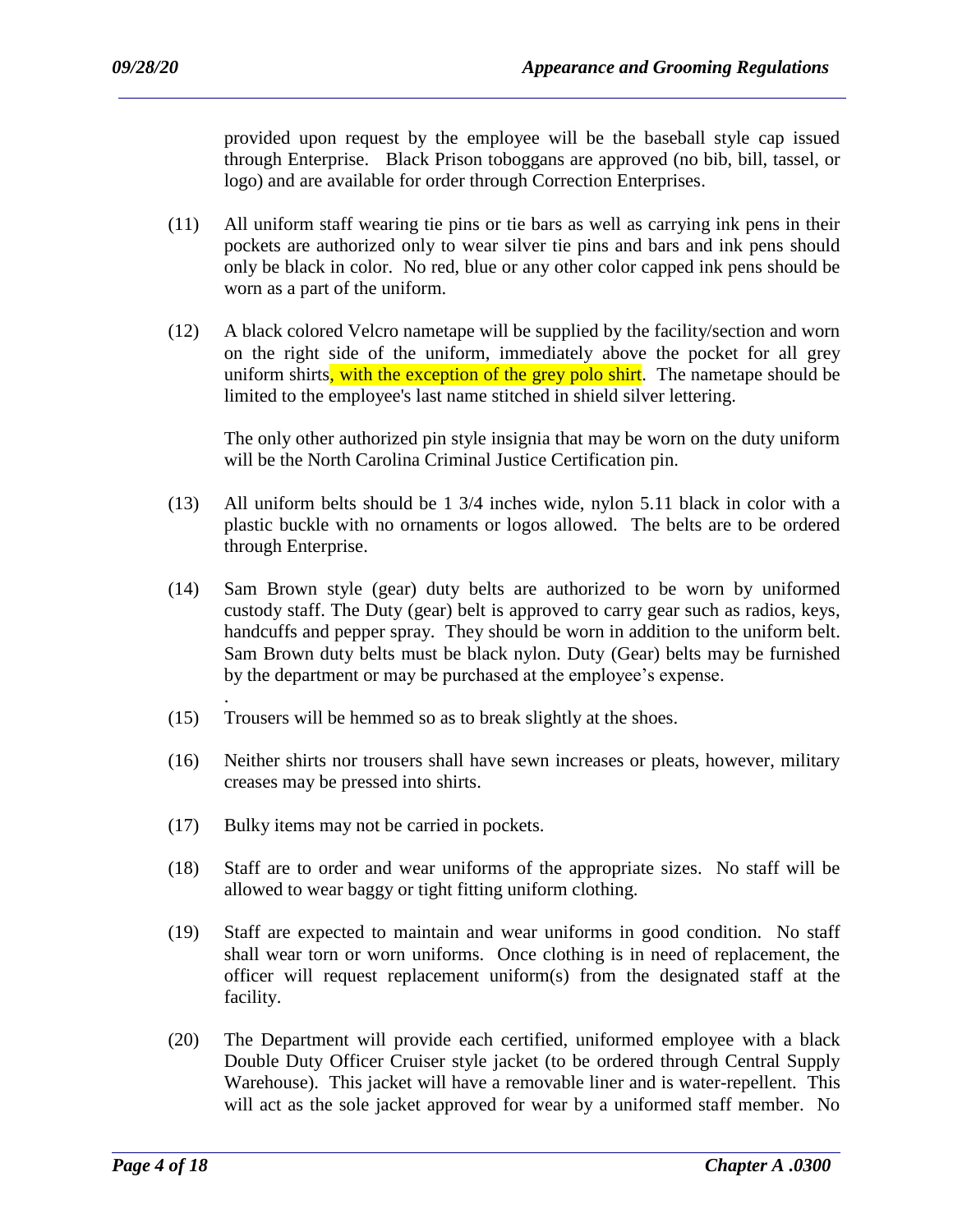sweaters may be worn with the uniform. The light windbreaker will no longer be issued for uniformed staff. Non-uniformed staff may not wear the Double Duty Officer jacket.

- (b) Category III & IV:
	- (1) Employees should dress in a manner that will ensure their personal safety and project a professional, modest, conservative image. While on duty, employees may wear either business casual or professional attire; however, the attire must be appropriate, neat, and compatible with the correctional environment and should not detract from the overall mission of the Agency. Any attire that is of extreme design, revealing in nature, or that conveys messages of a derogatory or offensive nature through language, logos, or symbols is prohibited. Non-certified staff are prohibited from wearing the uniform Double Duty Officer Jacket.
		- (A) Business casual is generally defined as attire that is less formal in appearance than professional attire but that remains appropriate for a conservative office environment.
		- (B) Professional attire is generally defined as attire that is considered to be appropriate in a conventional, conservative business setting. (i.e., men's and women's suits, sport coats, dresses, dress shirts, dress pants, ties, and scarves)
	- (2) When an employee is on duty and the employee's job requires appearance in a court of law, representing the Agency in an official capacity, or attending official functions, the employee is expected to wear appropriate professional attire unless an exception is granted by the employee's supervisor. A factor in determining the requirement for business casual attire in lieu of professional attire may be based on the normal attire of the customer, business, or agency involved in the meeting.
	- (3) Examples of acceptable apparel for employees to wear at work include dress slacks/skirts to include khaki style slacks/skirts, a dress shirt/blouse, polo style shirts, turtlenecks, suits, (types include pant, skirt and dress) dresses, etc. Skirts/dresses may be no shorter than the top of the kneecap and slacks should be mid-calf or full length. Shirttails shall normally be tucked in unless designed to be worn otherwise. Spaghetti strap camisoles or tank tops must be worn under a shirt, sweater, or jacket. Ties are optional and the shirt collar may be worn opened. Only the top button may be unbuttoned.
	- (4) Examples of unacceptable apparel for employees to wear at work are any style/color of jeans, overalls, leggings, shorts, muscle shirts, t-shirts, sweat/wind suits, military type clothing (except as authorized in section .0303), skirts/dresses shorter than the top of the kneecap or slacks that are not at least mid-calf length. Slacks, dresses, sweaters, and blouses should not be form-fitting or revealing. Spaghetti straps or backless garments, tube tops, halter tops, midriff tops, sheer or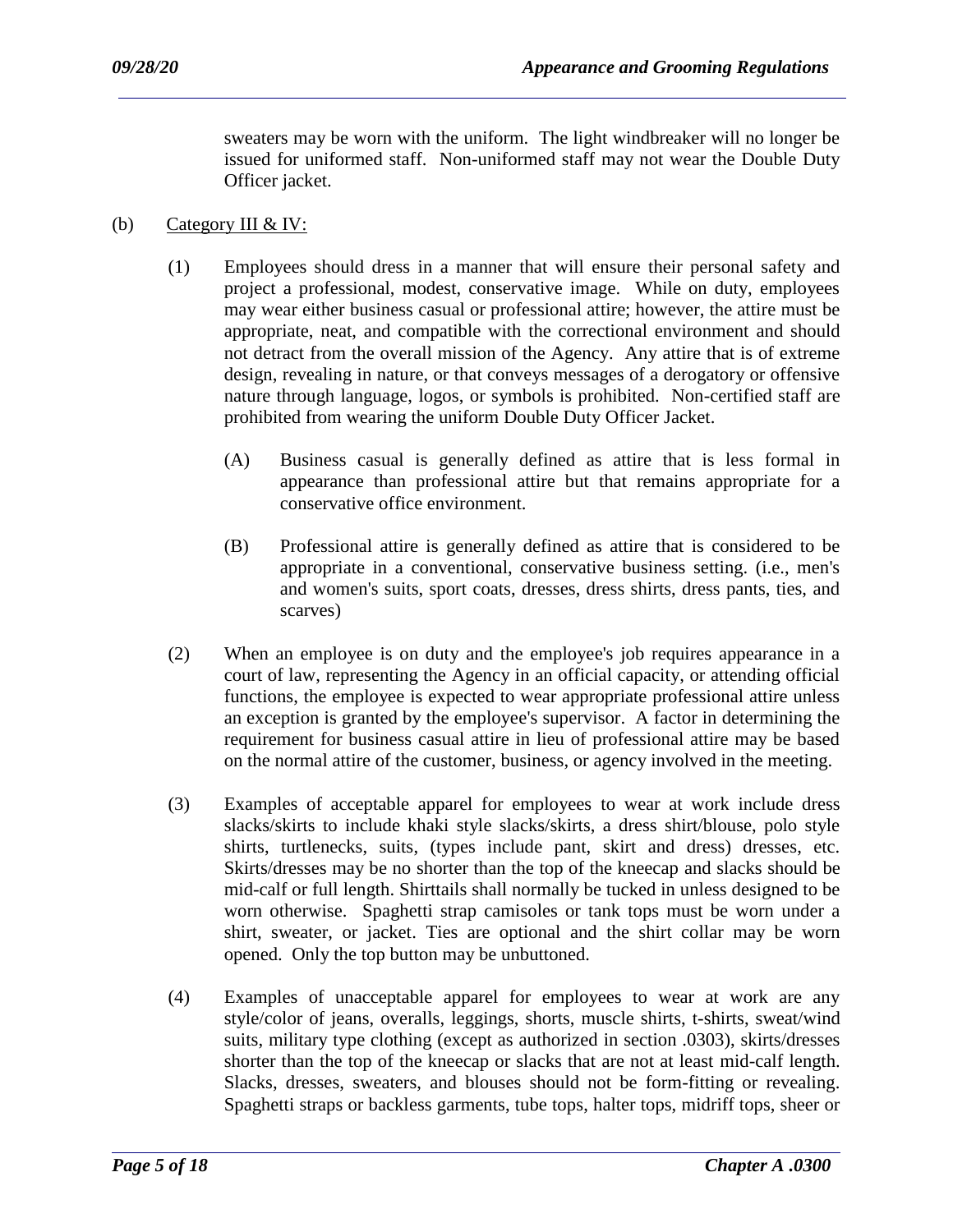see-through clothing, and torn, ripped or dirty clothing are prohibited. Any exception to the above referenced guidelines for special duties or events except as authorized by this policy, require prior authorization of the facility/section manager.

- (5) Health Care Providers:
	- (A) North Carolina Prisons employees including contractual health care providers who provide hands-on direct patient care should wear authorized uniforms.
	- (B) Employees who do not have direct patient care with the exception of medical records clerks are not authorized to wear the Health Care uniform. Medical records clerks may wear the standard medium blue scrub suits issued to health care providers but must purchase these scrub suits from the DPS Central Supply Warehouse.
- (6) Maintenance Personnel:
	- (A) All maintenance staff including managers and trades supervisors not including administrative support staff, should comply with the standards for Category III: Other Personnel with Direct/Frequent Offender Contact.
	- (B) All maintenance trades personnel and supervisors with the exception of personnel classified as facility maintenance managers, facility maintenance supervisors, and electronic/telecommunications support group supervisors, shall be issued maintenance uniforms. The maintenance uniform will consist of a **khaki** pant, navy blue polo shirt, and leather belt.
	- (C) While maintenance personnel are involved with work on a routine basis that is likely to soil the uniform, it is expected that the maintenance uniform will be neat and clean at the start of each work day. The uniform should be worn in its entirety in the performance of duties, and should not be worn for nonduty activities. Examples of non-duty activities include but are not limited to purchasing or consuming alcoholic beverages; attending social functions, movies or sporting events; and secondary employment.
	- (D) Wearing a cap is an employee option and caps will not be issued to an employee unless specifically requested by the employee. The standard uniform headgear upon request by the employee will be the baseball style cap issued through Enterprise with closed top. Toboggans are approved (no bib, bill, tassel, or logo). This item of headgear will be furnished by the department. An approved hard hat will be worn when required by the nature of the work or work site.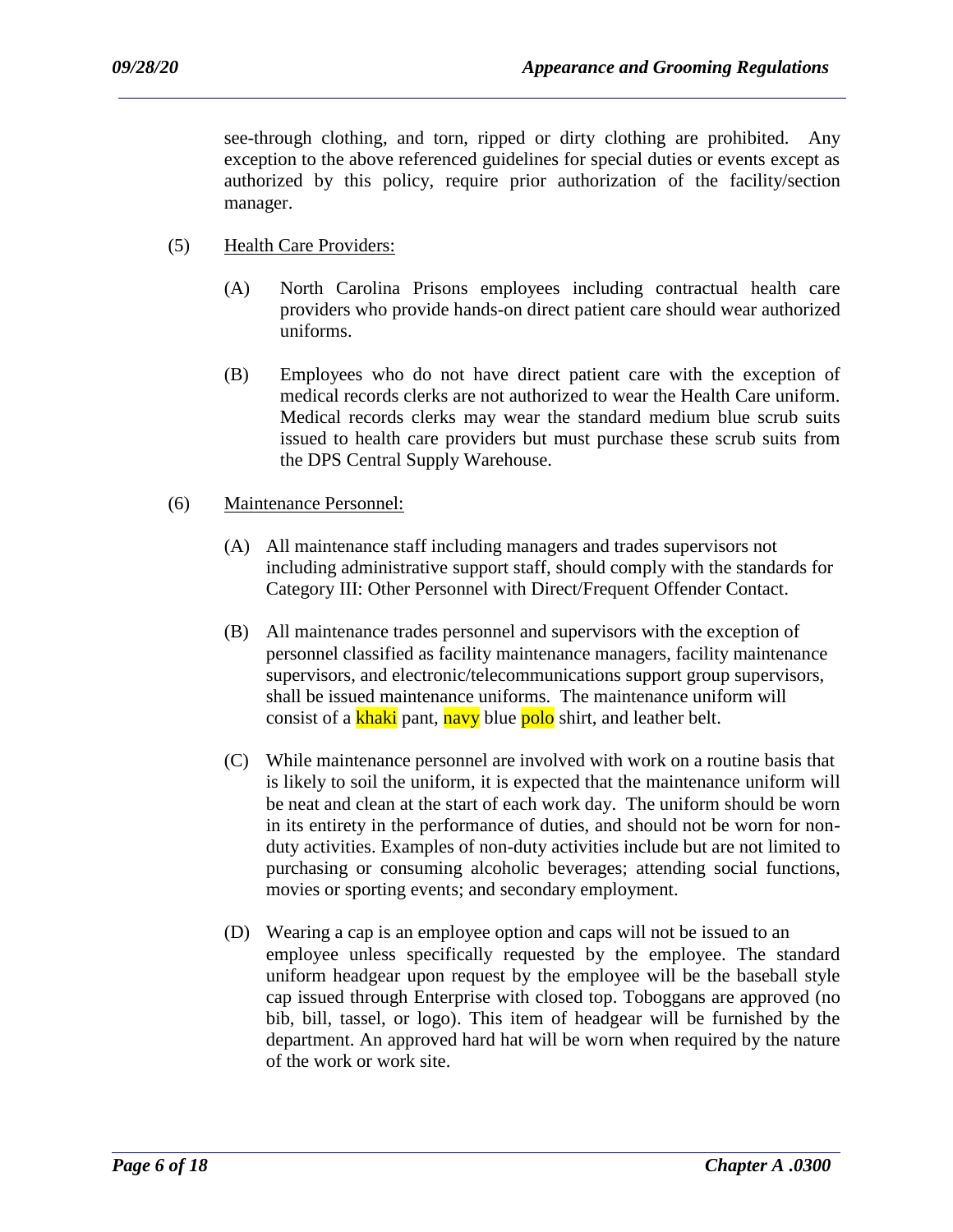- (E) All personnel assigned maintenance duties will wear safety shoes while working or on duty.
- (c) Authorized Footwear
	- (1) Category I Authorized footwear should be the 5.11 A.T.A.C. black boots of leather and nylon composition. All boots must present a polished appearance. When boots or oxford shoes are worn, only plain black socks are permitted. If white socks must be worn for purposes of foot hygiene, they should be worn under the black socks. (Refer to DPS Fiscal Policy for shoe purchasing and replacement guidelines.) Females wearing the skirt may wear a plain black toe shoe of oxford type. These shoes will not be provided by the Department.
	- (2) Category II, III, IV Shoes must present an image of professional business attire appropriate for working in a correctional environment and not create any safety / security concerns. Tennis shoes, sandals, and thongs are prohibited. Exceptions may be granted for female employees to wear dress sandals as long they do not create any safety / security concerns, and for health care staff and recreation staff to wear athletic shoes as a part of their standard uniform.
- (d) Jewelry

Conservative jewelry is authorized for all personnel and shall be limited so as not to detract from the work environment or the official/professional presentation of the employee and should not present a safety hazard. Jewelry may be worn within the following guidelines:

- $(1)$  Rings:
	- (A) Category I, III No more than one ring may be worn on each hand except that a combination engagement and wedding band may be worn by female employees. Rings may not be worn on thumbs. Rings which restrict the wearing of gloves, shooting of firearms, have sharp projections which snag or cut, or otherwise create an undue hazard may not be worn while on duty.
	- (B) Category II, IV Conservative jewelry should be limited so as not to detract from the work environment or the official/professional presentation of the employee and should not present a safety hazard.
- (2) Necklaces/Bracelets/Watches:
	- (A) Category I Necklaces and chains, whether worn by males or females, are to be concealed while on duty. Necklaces and chains of sufficient strength, which may choke the employee, should not be worn while on duty. One wrist watch and a conservative style medical alert identification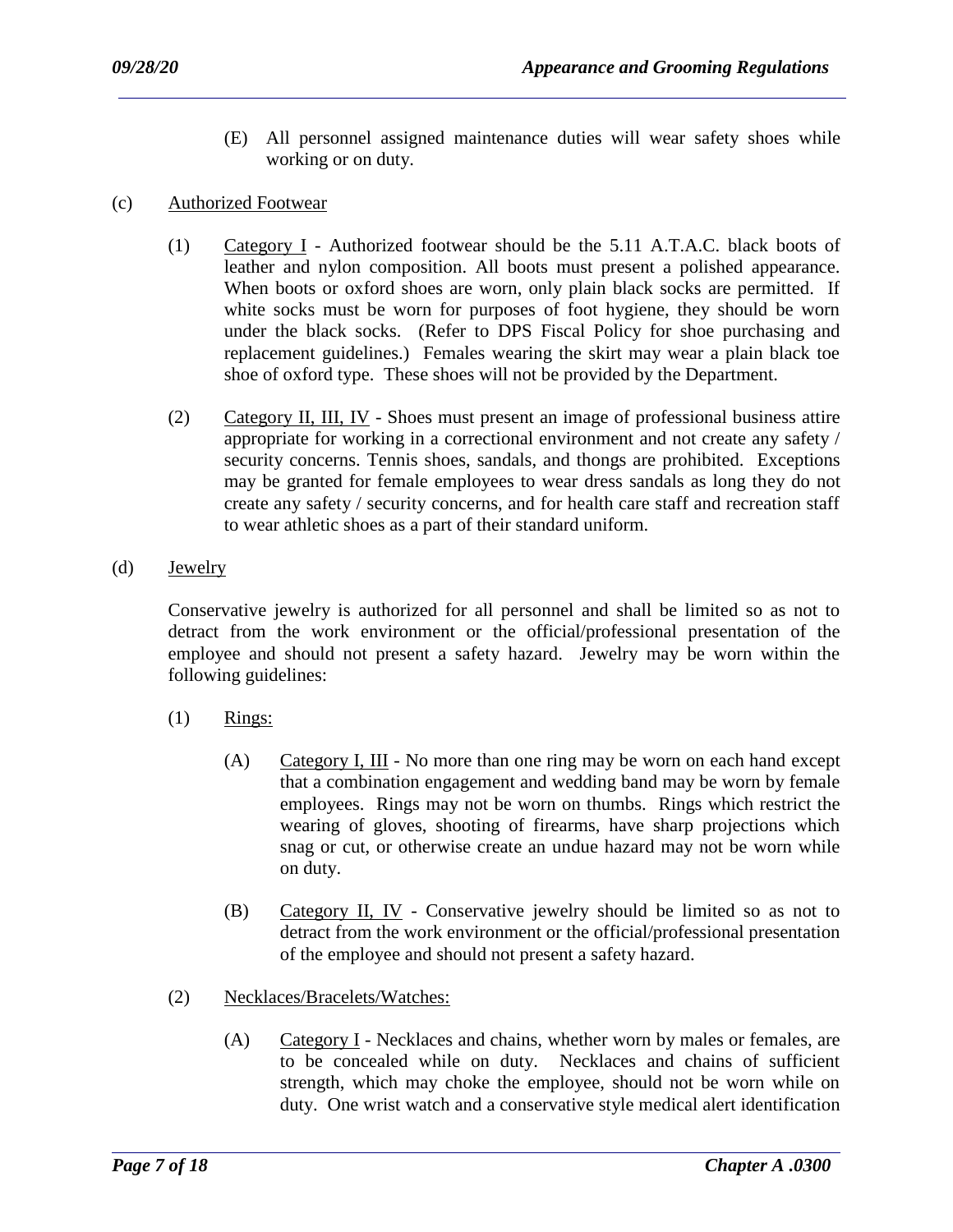necklace or bracelet will be considered acceptable jewelry. Ankle bracelets may not be worn while in uniform. No other visible body rings or jewelry except as allowed by this policy are permitted to be worn while on duty.

- (B) Category III Necklaces and chains, whether worn by males or females, will be limited to one visible necklace and one visible bracelet. Necklaces and chains of sufficient strength, which may choke the employee, should not be worn while on duty. One wrist watch and a conservative style medical alert identification necklace or bracelet will be considered acceptable jewelry. Ankle bracelets may not be worn while on duty. No other visible body rings or jewelry except as allowed by this policy are permitted to be worn while on duty.
- (C) Category II, IV Conservative jewelry should be limited so as not to detract from the work environment or the official/professional presentation of the employee and should not present a safety hazard.
- (3) Earrings:
	- (A) Category I, III Female employees may wear one pair of simple clip-on or stud type earrings, one centered on each earlobe. For safety purposes no hoop, dangling or oversized earrings may be worn. Earrings that detract from the professional appearance should not be worn. Male employees are not permitted to wear any form of earring while on duty.
	- (B) Category II, IV Earrings for female employees will constitute the only visible body piercing ornaments allowed. Male employees are not permitted to wear any form of earring while on duty.
- (4) Body Piercing:
	- (A) All Categories: [Body piercing jewelry] Other than earrings as listed in Section .0302 (3) above, which is visible while on duty and/or in uniform is prohibited.
- (e) Tattoos

Tattoos should be reasonable in nature and not detract from the correctional appearance. The following tattoos are not authorized.

(1) Any signs or symbols of apparent membership in a Security Threat Group as evidenced by tattoos or other signs or symbols of membership in groups that advocate violence against any ethnic, racial or religious group or which reasonably appears likely to provoke or to precipitate a violent confrontation are prohibited and may result in disciplinary action up to and including dismissal.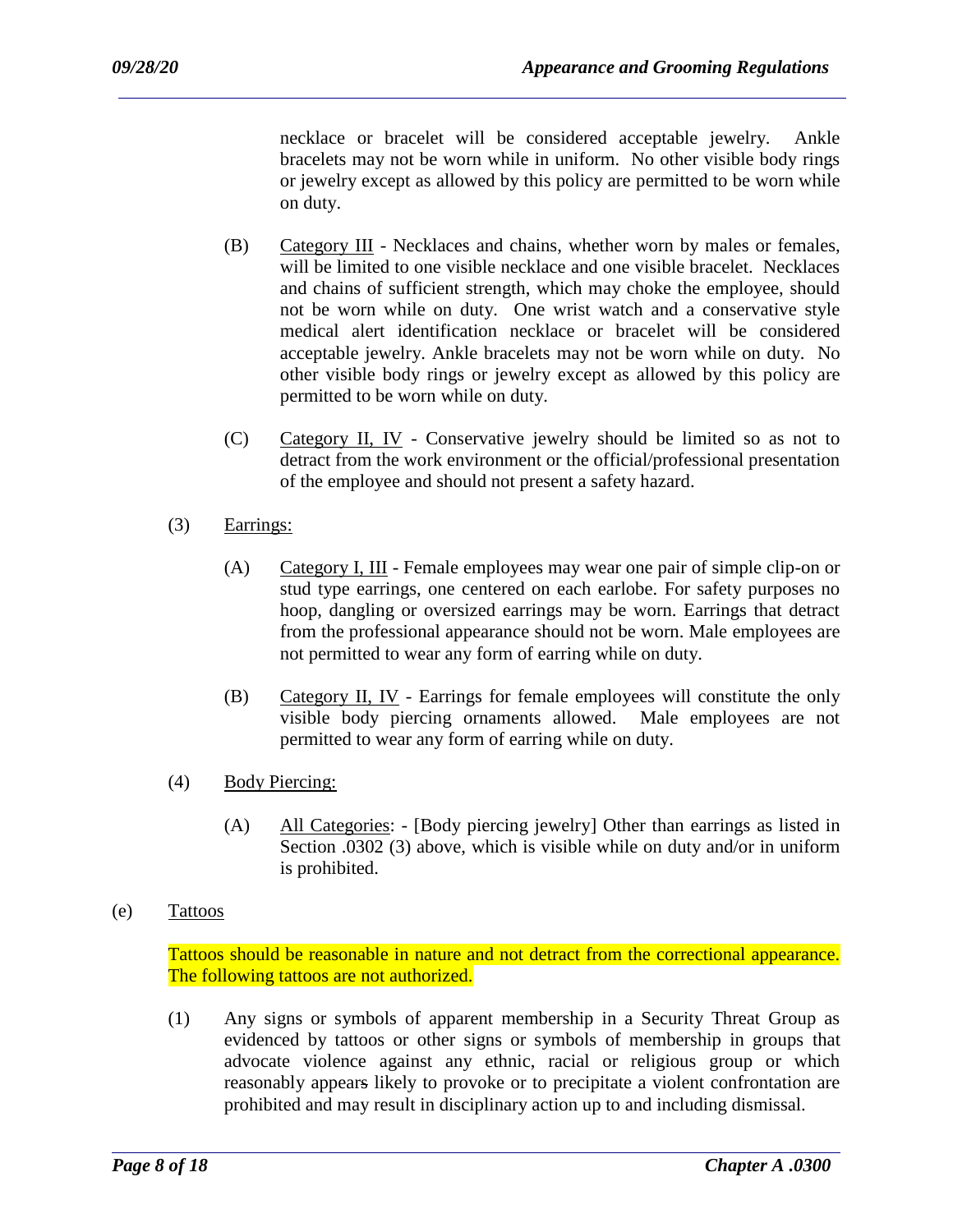(2) Facility/section heads may require employees who exhibit visible tattoos that are offensive, violent, Security Threat Group related or which reasonably appear likely to provoke or to precipitate a violent confrontation to wear long sleeve uniform shirts or to appropriately cover the tattoo(s).

### .**0303 GROOMING STANDARDS**

- (a) To enhance public respect and recognition, all employees shall strive to keep a neat, wellgroomed, professional appearance while on duty. Attention to personal hygiene is a requisite when on duty.
	- (1) Hair:

Hair for both male and female will be clean, neatly trimmed, and present a professional image. All employees' hair must be of a natural color (i.e., blond, black, brown, red, or gray) and not such that would diminish the professional uniform appearance. Fluorescent or unnatural dyed hair colors (i.e., purple, green, orange, etc.) are not permitted. Hairstyles that may be considered "fads" or "special hairstyles" or "designs" are prohibited. Wigs and hairpieces may be worn for cosmetic reasons or to cover natural baldness or physical disfigurement. Wigs, hairpieces, or weaves shall be of good quality and fit, present a natural appearance and conform to the grooming standards set forth in this policy.

(A) Category I

Males: The hair length for the sides may cover a small portion of the top of the ears. The hair should not fall over the ears when it is combed. The hair length for the back may touch the top edge of the collar. The hair length for the front may touch the eyebrows, but should not be visible while the hat is worn. No "rat tails", ponytails, Mohawks, racing stripes, sidewalls, braided, plaited or carved figures/initials are allowed. Hairstyles must not hinder the correct wearing of the hat. Hats are to be worn straight up and will not be tipped forward, backward, or to either side. Hats may not be worn backwards or sideways.

Females: Hairstyles must be worn in a neat, conservative and professional appearance at all times. Short to mid length hair may be worn and with no restrictions on the hair falling below the collar. However, if long hair is preferred, the hair should be worn up and secured so as not to interfere with wearing of the hat or present a security or safety concern. Hair may be worn with "bangs", but they should not be visible while the hat is worn. Hair may be braided or plaited if the style presents a neat conservative and professional appearance. Hair clasps, barrettes or fasteners may be worn but must correspond with hair color and must not be conspicuous. Hairnets (exception granted for food service personnel), ribbons, beads, and non-functional hair ornaments may not be worn. Spray on substances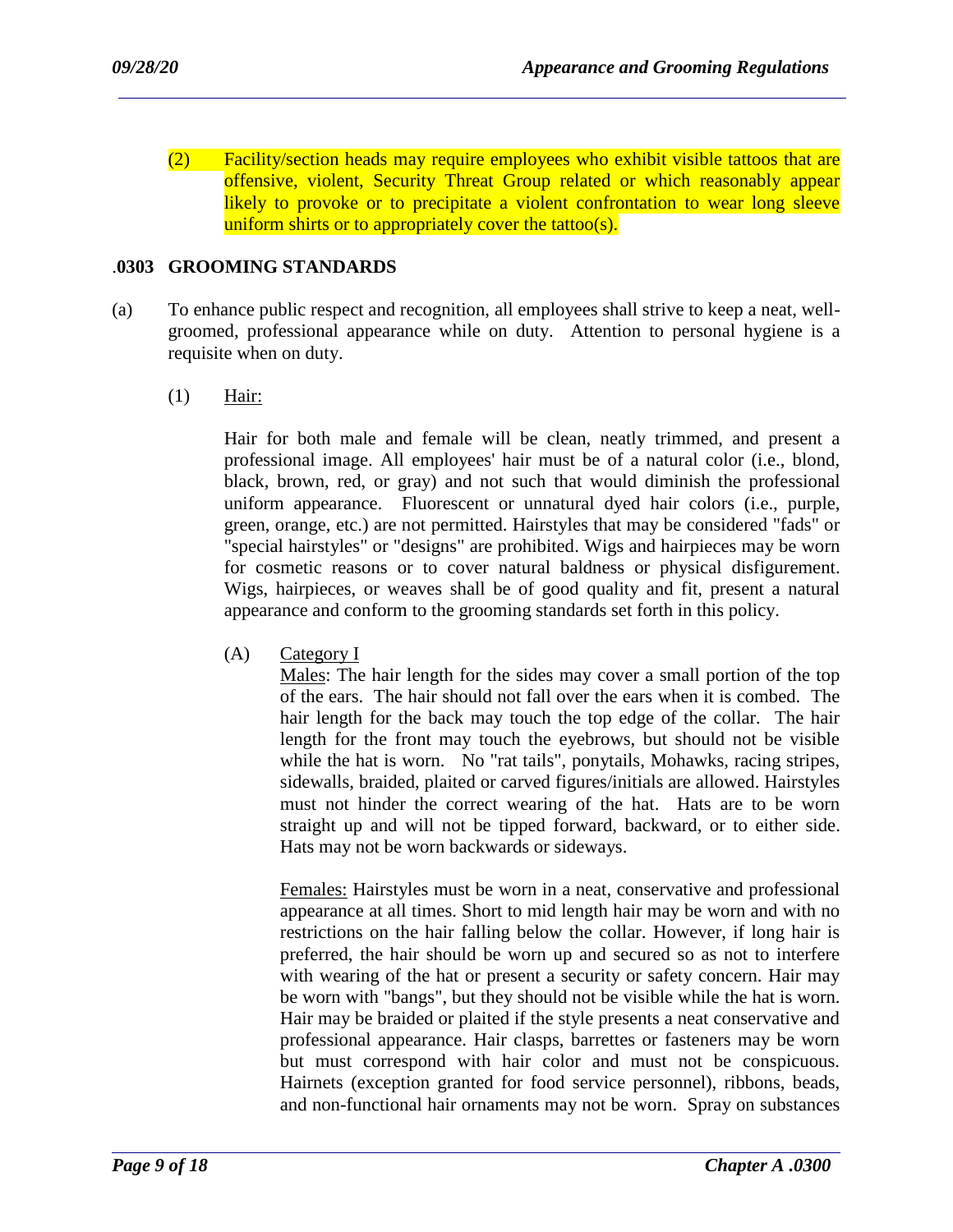(other than hair spray), colors and glitter are prohibited. Hairstyles must not hinder the correct wearing of the hat if worn. Hats are to be worn straight up and will not be tipped forward, backward, or to either side. Hats may not be worn backwards or sideways.

(B) Category III:

Males: The hair length for the sides may cover a small portion of the top of the ears. The hair should not fall over the ears when it is combed. The hair length for the back may touch the top edge of the collar. The hair length for the front may touch the eyebrows. No "rat tails", ponytails, Mohawks, racing stripes, sidewalls, braided, plaited or carved figures/initials are permitted.

Females: Hairstyles must be worn in a neat, conservative and professional appearance at all times. Hair may be braided or plaited if the style presents a neat conservative and professional appearance. Hair clasps, barrettes or fasteners may be worn. Hairnets (exception granted for food service personnel), ribbons, beads, and non-functional hair ornaments may not be worn. Spray on substances (other than hair spray), colors and glitter are prohibited.

- (C) Category II, IV Must be neat, clean, groomed and present a professional image for working in a correctional environment. For males, no "rat tails", Mohawks, racing stripes, sidewalls, or carved figures/initials will be permitted.
- (2) Facial Hair:
	- (A) All Categories Beards, goatees, and sideburns may be no more than 1/2" in length and should be neatly trimmed and groomed. Mustaches, by themselves, may not extend beyond the corner of the mouth or upper lip line on the ends. Handlebar mustaches are not authorized. Managers may require clean shaven appearance based on certain duty assignments requiring the use of personal protective equipment such as Scott Air Packs, or other personal protective equipment in compliance with standards and proper facial fit test for the equipment that they are expected to use.
- (3) Fingernails:
	- (A) Category I Fingernails should be clean, trimmed and may not extend more than 1/4 inch beyond the tips of the finger. Fingernail polish, if worn, should be clear, translucent pastels, or beiges which are conservative. Ornaments, and "stick-on's" are prohibited. Only one color of polish may be worn at a time.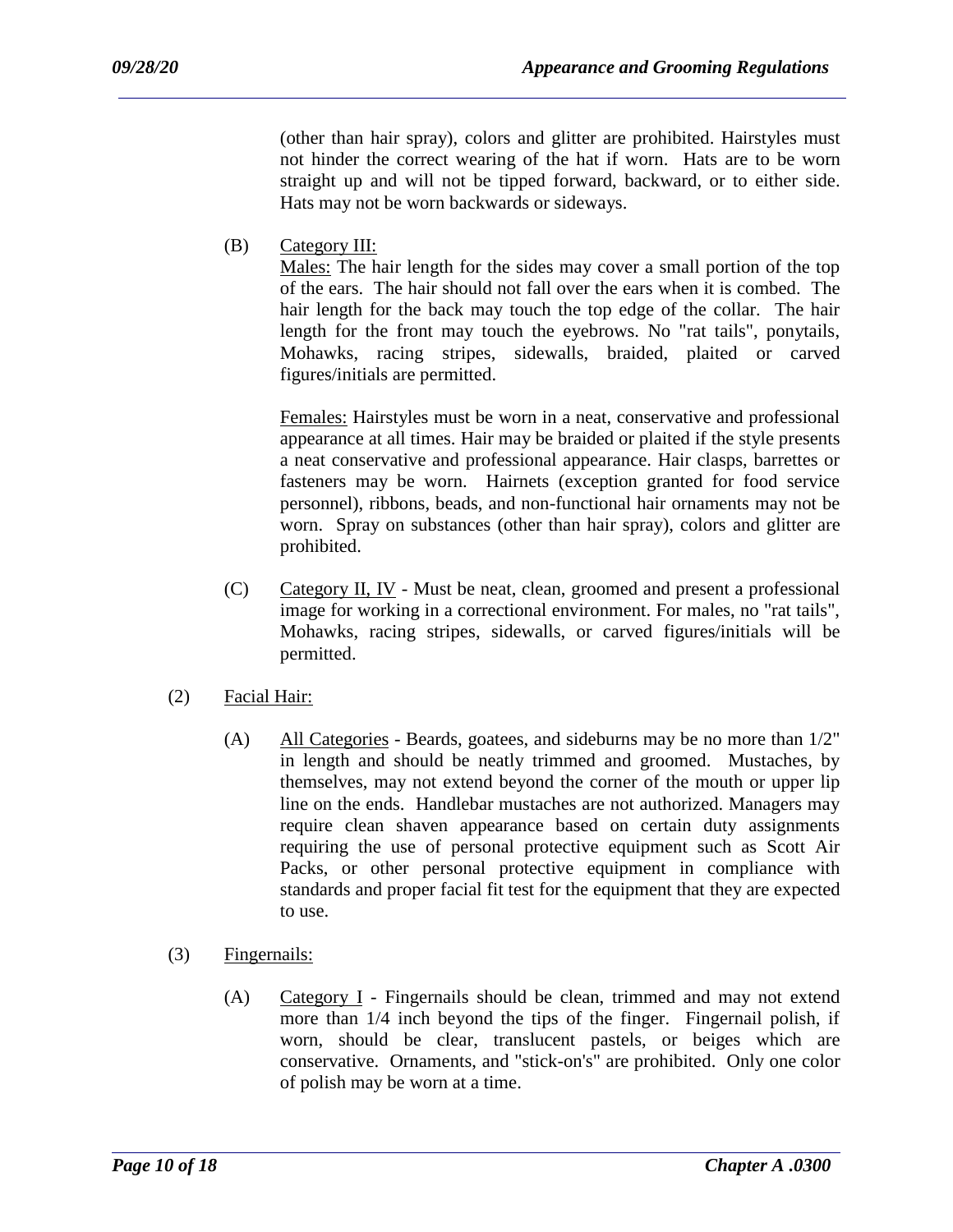- (B) Category III Fingernails should be clean, trimmed and may not extend more than 1/4 inch beyond the tips of the finger. Ornaments, or "stickon's" are prohibited. Only one color of polish may be worn at a time.
- (C) Category II, IV Must present a professional appearance that does not take away from the professional appearance of correctional personnel.
- (4) Cosmetic Makeup:
	- (A) Category I If worn, makeup must be conservative both in appearance and application so at to be consistent with the uniform concept. Makeup should blend in with the natural color of the skin.
	- (B) Category III If worn, make up must be conservative both in appearance and application and appropriate for the correctional environment.
	- (C) Category II, IV Makeup shall be limited so as not to detract from the work environment or the official/professional presentation of the employee.
- (5) Colognes and Perfumes:
	- (A) Colognes and perfumes Are discouraged as tending to agreeable allergies or migraines, colognes and perfume must be used in moderation.

### **.0304 STANDARD ISSUE**

(a) North Carolina Prisons Legend. The following should be utilized by Correctional Facilities to determine location of purchase for specific uniform items:

| Code      | <b>Meaning</b>                                                 |
|-----------|----------------------------------------------------------------|
| <b>CE</b> | Purchased through DPS Enterprises                              |
| OV        | Outside Vendor Purchase / Not available through DPS Enterprise |
| WH        | Purchased through Central Warehouse – Regular Stock            |

- (b) Standard Issue. Standard issue for approved uniforms within North Carolina Prisons. Is as follows:
	- (1) Correctional Officers, Lead Correctional Officers, Correctional Sergeants, Correctional Lieutenants, Correctional Captains, Road Squad, Bus Transportation, Litter Crew, Food Service Officers, and Food Service Managers I/II.
		- (A) 3 Black -Officer Trouser pants (WH)
		- (B) 3 LS Grey Uniform Shirts with shoulder patches (WH)
		- (C)  $3$  SS Grey Uniform or **Polo** Officer shirts with patches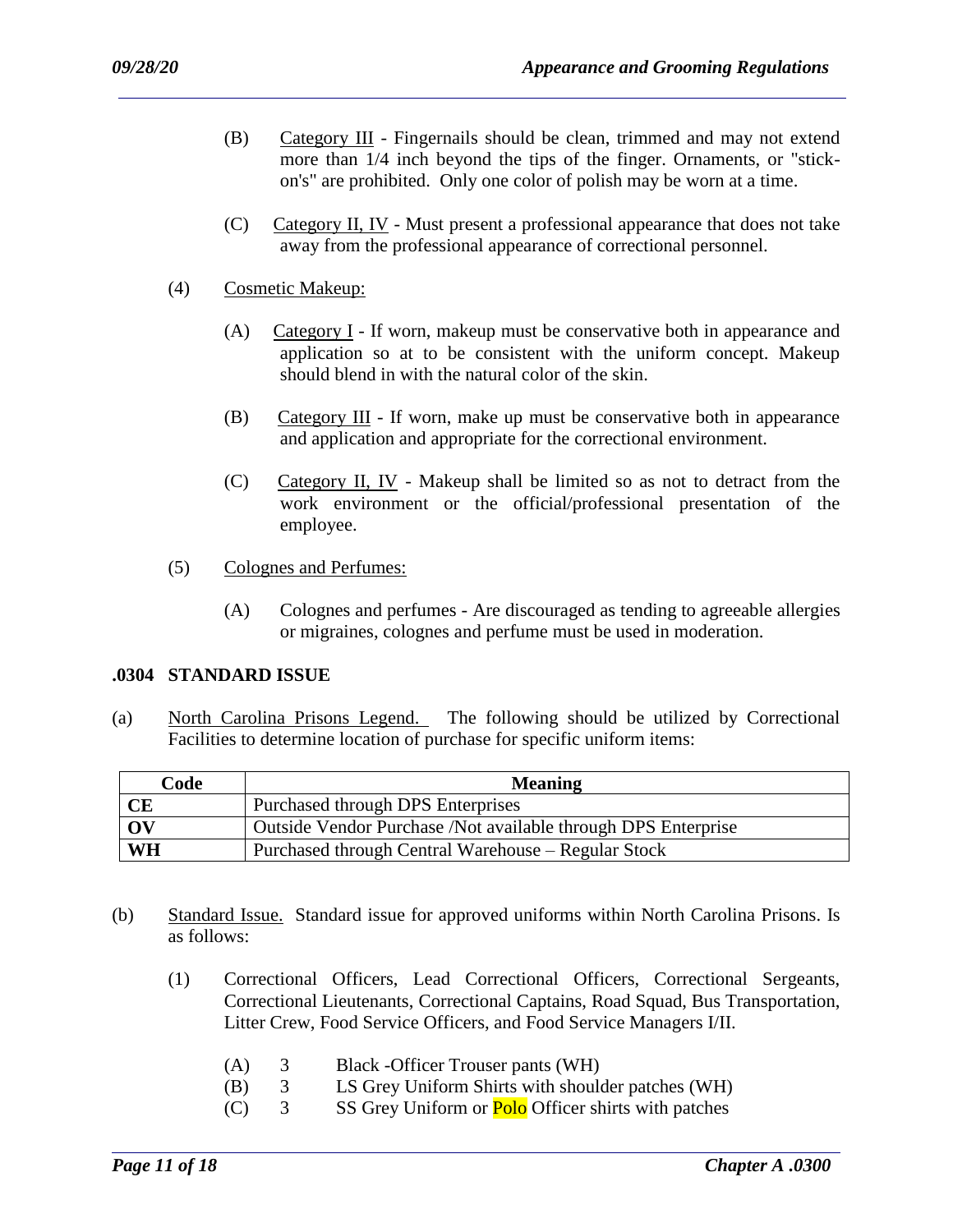- (D) 1 Double Duty Officer Jacket (WH)
- (E) 1 5.11 Black A.T.A.C. Boots
- (F) 1 Belt  $1 \frac{3}{4}$ "– Black 5.11 (CE)
- (G) 1 Glove Pouch (WH)
- (H) 1 Baseball style Correctional Cap (employee option) (CE)
- (I) 1 Foul Weather Toboggan (employee option based on assignment) (CE)
- (J) 2 Velcro Nametape DPS provided (CE)
- (K) 1 Raincoat (as needed based on assignment) (WH)
- (2) K-9 Handlers All

The K-9 Subdued Patch will be sewn on by the K-9 Officer on the left shoulder in the center of the sleeve 1 inch below the shoulder seam. The subdued DOP Patch will be sewn on the center right sleeve 1 inch below the shoulder seam. The subdued DPS badge patch will be sewn vertically above the center of the left jacket pocket allowing 1inch spacing.

- (A) 3 BDU Bottoms Digital Camouflage (CE)
- (B) 3 BDU Tops Digital Camouflage (CE)
- (C) 5 Black Short Sleeve Polo Shirts, DPS Badge and screen printed with **K-9 Officer** (OV)
- (D) 5 Black Long Sleeve Sweatshirts, DPS Badge and screen printed with **K-9 Officer** (OV)
- (E) 1 Raincoat (WH)
- (F) 1 Foul Weather Toboggan Cap (WH)
- (G) 2 5.11 Coyote (Tan) A.T.A.C. Boots 8-inch waterproof (WH)
- (H) 1 Baseball style Cap Regular cap (OV)
- (I) 10 Shoulder Patches (OV)
- (J) 5 Cloth Name Tapes (OV)
- (K) 5 Cloth Badges (OV)
- (L) 1 Nylon 5.11 Black  $1\frac{3}{4}$ " Duty Belt (OV)
- (M) 3 OD Green 5.11 Pants

*Subject to availability of funds* 

(3) Prison Emergency Response Team (PERT)

The PERT Subdued Patch will be sewn on by the PERT Officer on the left shoulder in the center of the sleeve 1 inch below the shoulder seam. The subdued DOP Patch will be sewn on the center right sleeve 1 inch below the shoulder seam. The subdued DPS badge patch will be sewn vertically above the center of the left jacket pocket allowing 1-inch spacing.

(A) 3 BDU Bottoms – Digital Camouflage (CE)

(B) 3 BDU Tops – Digital Camouflage (CE)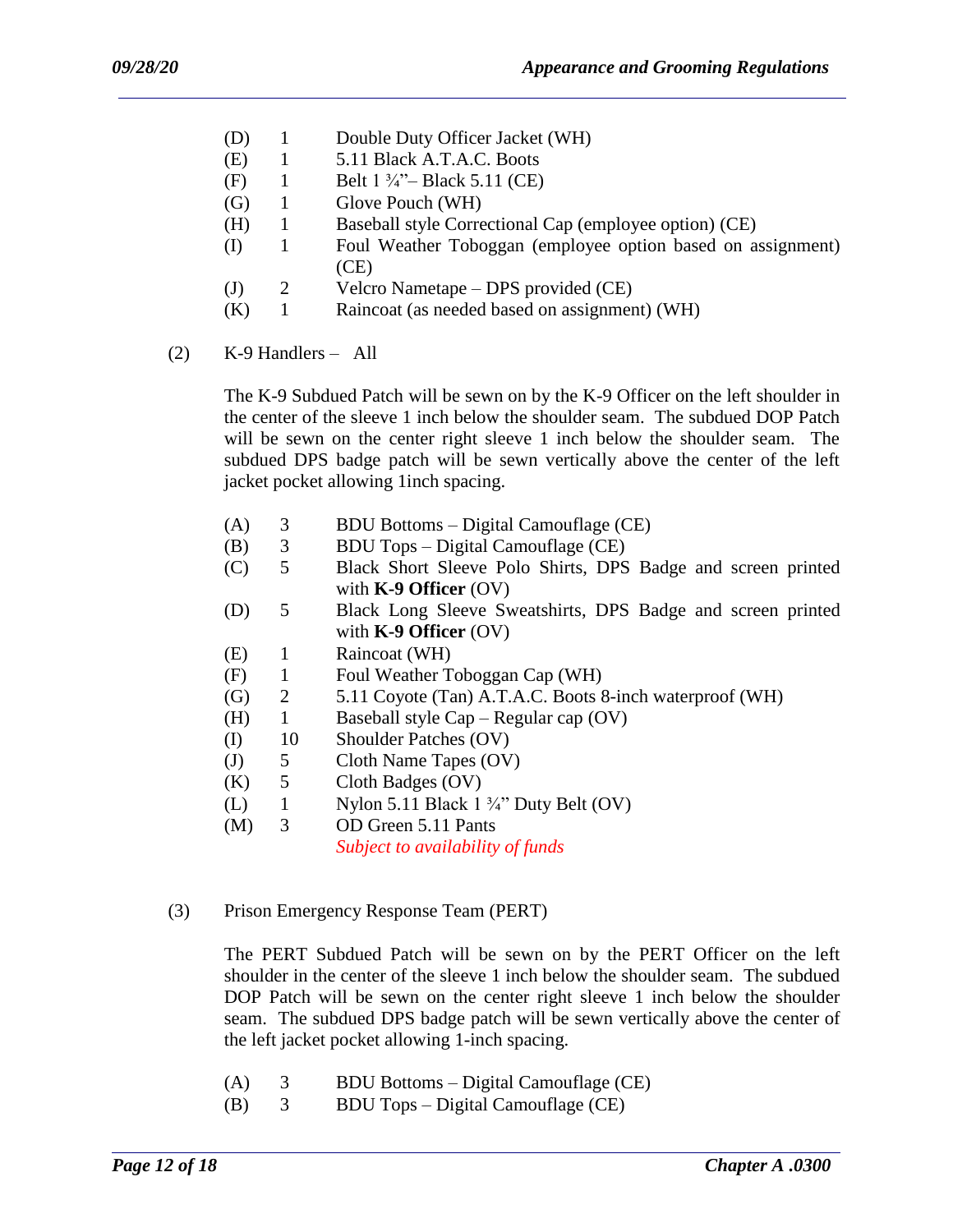- (C) 3 Khaki Short Sleeve Tee Shirts, DPS Badge and screen printed with **PRISON EMERGENCY RESPONSE TEAM** (OV)
- (D) 1 Black PT Shorts (OV)
- (E) 1 Black Sweat Suit (OV)
- (F) 1 Rain Coat (WH)
- (G) 1 Long Underwear (OV)
- (H) 1 Foul Weather Toboggan (OV)
- (I) 1 5.11 Black A.T.A.C. Boots (WH)
- (J) 1 Nylon Black  $1 \frac{3}{4}$ " 5.11 Duty Belt (CE)
- $(K)$  1 Baseball Style Cap Black with subdued badge  $(OV)$
- (L) 6 Shoulder Patches (OV)
- (M) 3 Cloth Name Tapes (OV)
- (N) 3 Cloth Badges (OV)

*Subject to availability of funds*

(4) Special Operations Response Team (SORT)

The SORT Subdued Patch will be sewn on by the SORT Officer on the left shoulder in the center of the sleeve 1 inch below the shoulder seam. The subdued DOP Patch will be sewn on the center right sleeve 1 inch below the shoulder seam. The subdued DPS badge patch will be sewn vertically above the center of the left jacket pocket allowing 1-inch spacing.

- (A) 3 BDU Bottoms Digital Camouflage (CE)
- (B) 3 BDU Tops Digital Camouflage (CE)
- (C) 1 Sage Green Nomex Flight Suit (OV)
- (D) 1 Baseball Style Cap Digital with Approved Lettering (OV)
- (E) 1 "Boonie" Hat Digital Camouflage (OV)
- (F) 1 Tan/Brown Merrell Tactical Shoe 5.11
- (G) 3 Black Short Sleeve Tee Shirts, DPS Badge and screen printed with **SPECIAL OPERATIONS RESPONSE TEAM** (OV)
- (H) 2 Khaki Short Sleeve Tee Shirts, DPS Badge and screen printed with **SPECIAL OPERATIONS RESPONSE TEAM** (OV)
- (I) 1 Black Long Sleeve Tee Shirt, DPS Badge and screen printed with **SPECIAL OPERATIONS RESPONSE TEAM** (OV)
- (J) 1 Black Sweat Suit (OV)
- (K) 1 Black PT Shorts (OV)
- (L) 1 Nylon Black 1 ¾" Duty Belt (OV)
- (M) 1 5.11 Aggressor Parka Sage Green (OV)
- (N) 4 Cloth Name Tapes (OV)
- (O) 4 SORT Tapes (OV)
- (P) 4 Cloth Badges (OV)
- (Q) 8 Shoulder Patches (OV)
- (R) 2 pair OD Green 5.11 pants
- (S) 2 black short sleeve polos with DPS Badge

*Subject to availability of funds*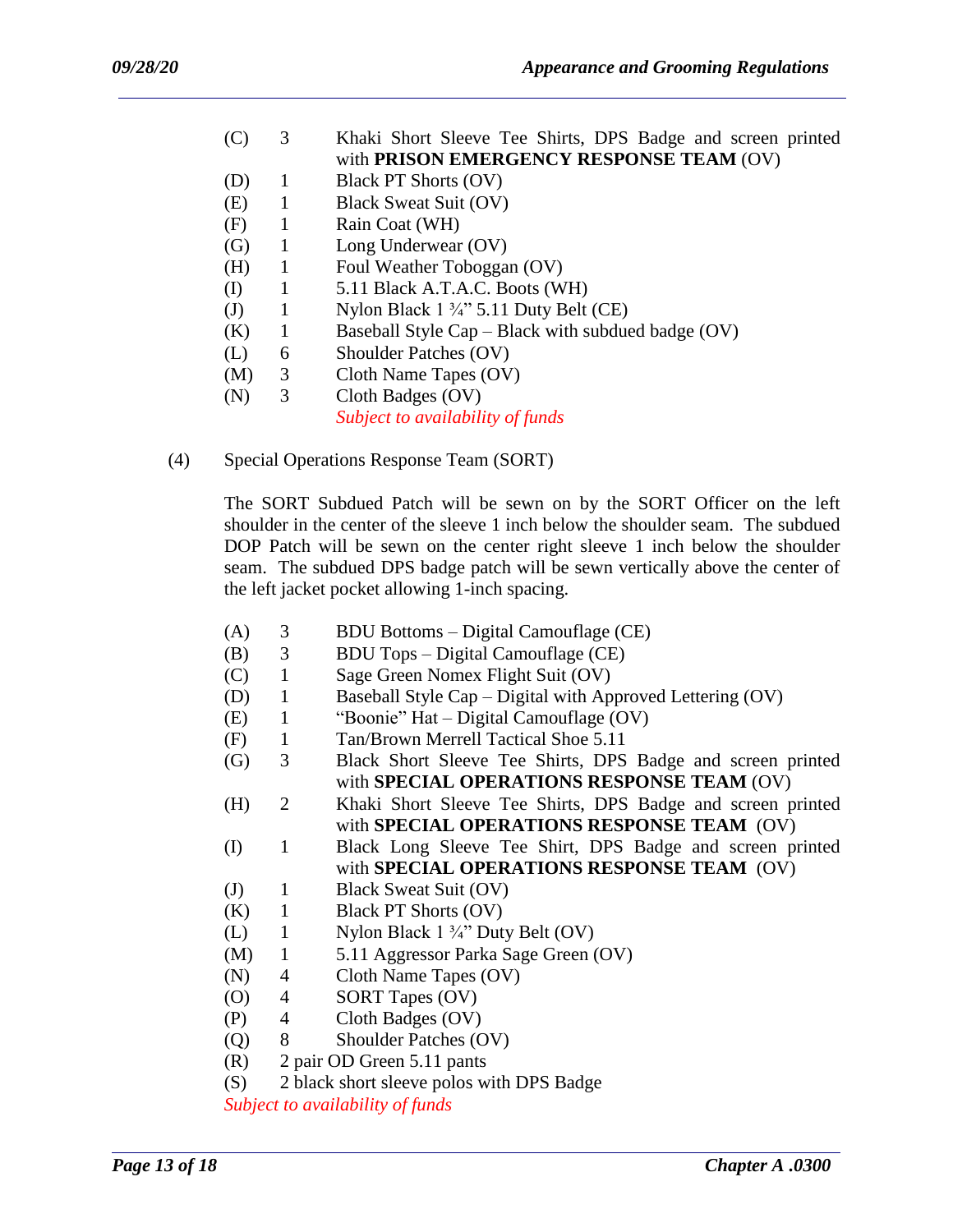(5) Hostage Negotiation Team

The HNT Subdued Patch will be sewn on by the HNT Officer on the left shoulder in the center of the sleeve 1 inch below the shoulder seam. The subdued DOP Patch will be sewn on the center right sleeve 1 inch below the shoulder seam. The subdued DPS badge patch will be sewn vertically above the center of the left jacket pocket allowing 1-inch spacing.

- (A) 2 Wine Color Short Sleeve Polo Shirts, (DPS Badge Embroidery)  **PRISONS** writing over top of badge and **HOSTAGE NEGOTIATION TEAM** writing under badge. (OV)
- (B)  $2$  Khaki Trouser Pants (CE)
- (C) 1 Baseball style Cap (with approved lettering HNT) (OV)
- (D) 1 Foul Weather Jacket (WH) (OV)
- (E) 1 Raincoat (WH)
- (F) 1 Nylon Belt  $1 \frac{3}{4}$ " Black with Plastic Buckle (CE)
- (G) 1 5.11 Black A.T.A.C. Boots
- (H) 1 Thermal Underwear (OV)

*Subject to availability of funds*

(6) Special Operations Target Interdiction Team (Sniper)

The SOTIT Subdued Patch will be sewn on by the SOTIT Officer on the left shoulder in the center of the sleeve 1 inch below the shoulder seam. The subdued DOP Patch will be sewn on the center right sleeve 1 inch below the shoulder seam. The subdued DPS badge patch will be sewn vertically above the center of the left jacket pocket allowing 1inch spacing.

- (A) 2 BDU Bottoms Digital Camouflage (CE)
- (B) 2 BDU Tops Digital Camouflage (CE)
- (C) 2 Brown Short Sleeve Tee Shirts, DPS Badge and screen printed with **SPECIAL OPERATIONS TARGET INTERDICTION TEAM** (OV)
- (D) 1 Raincoat (WH)
- (E) 1 Long Underwear (OV)
- (F) 1 Foul Weather Cap M65 Digital Camouflage (OV)
- $(G)$  1 5.11 Coyote A.T.A.C. Boots  $(OV)$
- (H) 1 Digital Camouflage "Boonie" Hat (OV)
- (I) 4 Should Patches (OV)
- (J) 2 Cloth Name Tapes (OV)
- (K) 2 Cloth Badges (OV)
- (L) 1 Belt  $1 \frac{3}{4}$ " Black with Plastic Buckle (CE) *Subject to availability of funds*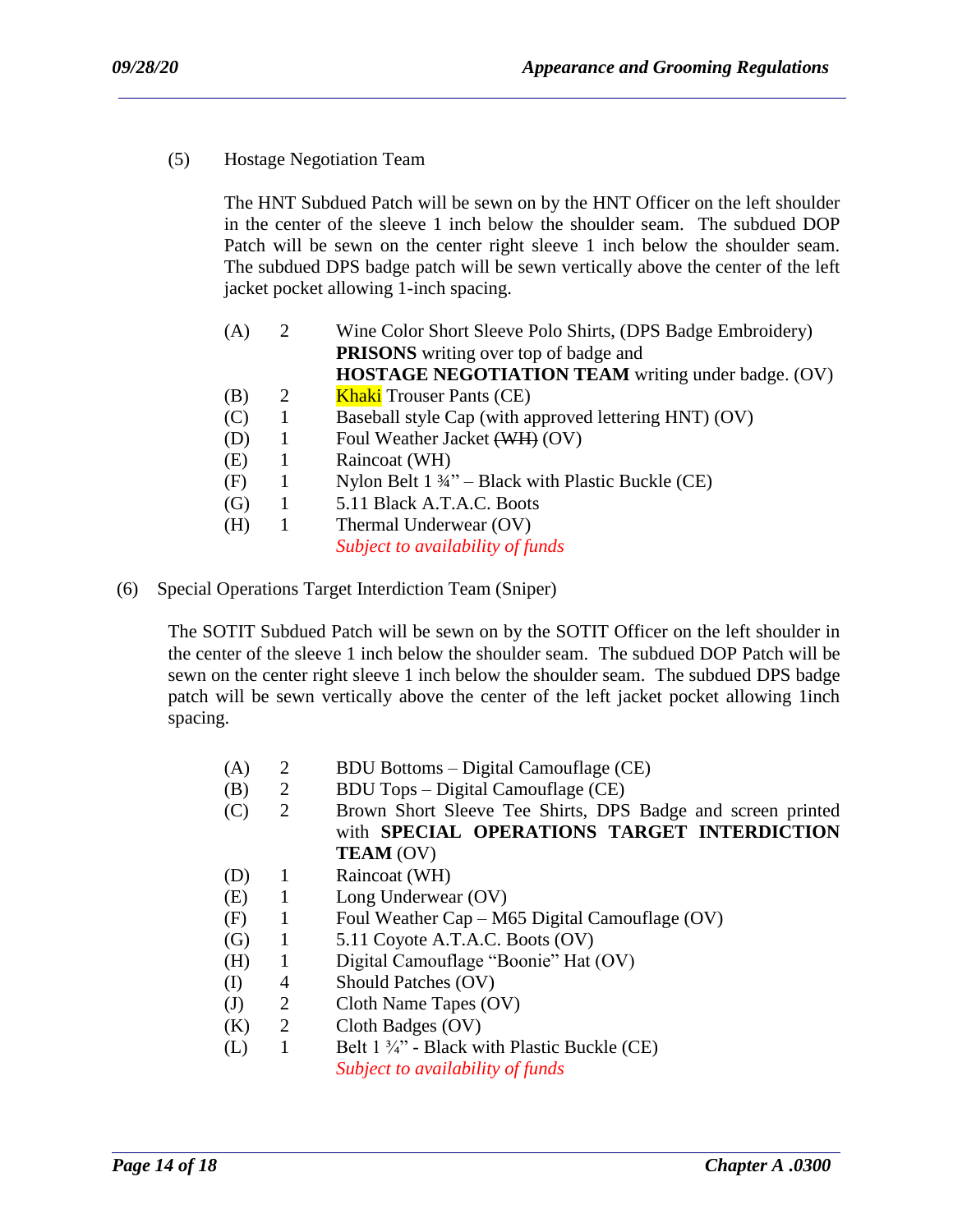(7) Honor Guard

| (A)               | 1            | Stratton Hat (OV)                                    |
|-------------------|--------------|------------------------------------------------------|
| (B)               | 1            | Dress Blouse Coat (OV)                               |
| (C)               | 2            | Dress Pants (OV)                                     |
| (D)               | 1            | Military Style Belt With Buckle (Gold in Color) (OV) |
| (E)               | 1            | Bates Low Quarter Shoes (OV)                         |
| (F)               | 1            | London Fog Trench Coat (OV)                          |
| (G)               | 2            | Velcro Name Tags (OV)                                |
| (H)               | $\mathbf{1}$ | Pair - Shoulder Boards (OV)                          |
| (I)               | 1            | Shoulder Cord – Gold $(OV)$                          |
| (J)               | 1            | Neck Tie – Black $(WH)$                              |
| (K)               | $\mathbf{1}$ | Tie Bar (OV)                                         |
| (L)               | 2            | White Shirts - Short Sleeve (OV)                     |
| (M)               | 2            | White Shirts - Long Sleeve (OV)                      |
| (N)               | 12           | DPS Honor Guard Patches - Black & Gold (OV)          |
| (O)               | 1            | DPS Coat Badge (WH)                                  |
| (P)               | 1            | DPS Cap Badge (WH)                                   |
| $\left( Q\right)$ |              | Pair White Gloves (Replaced as Needed) (OV)          |
|                   |              |                                                      |

- (8) Health Care staff
	- (A) Health Care staff, other than Dental Care, shall be authorized to receive:
		- (i) 6 medium blue scrub suits or optional medium blue scrub jumpers. (WH)
		- *(ii)* 2 white lab coats, or two (2) medium blue jackets. *A combination of one (1) white lab coat and one (1) medium blue jacket is authorized, if requested by the employee.* (WH)
		- (iii) 1 light-weight jacket or heavy coat worn by custody staff (WH)
	- (B) Dental Care employees shall be authorized to receive:
		- (i) 10 medium blue scrub suits (WH)

- *(ii)* 2 white lab coats, or two (2) medium blue jackets. *A combination on one (1) white lab coat and one (1) medium blue jacket is authorized, if requested by the employee. Authorization may be granted to have spare scrub suits on site for changing contaminated scrub suits as necessary.* (WH)
- (iii) 1 light-weight jacket or heavy coat worn by custody staff (WH)
- (C) Shoes: (Refer to DPS Fiscal Policy .4009 for purchasing and replacement guidelines.)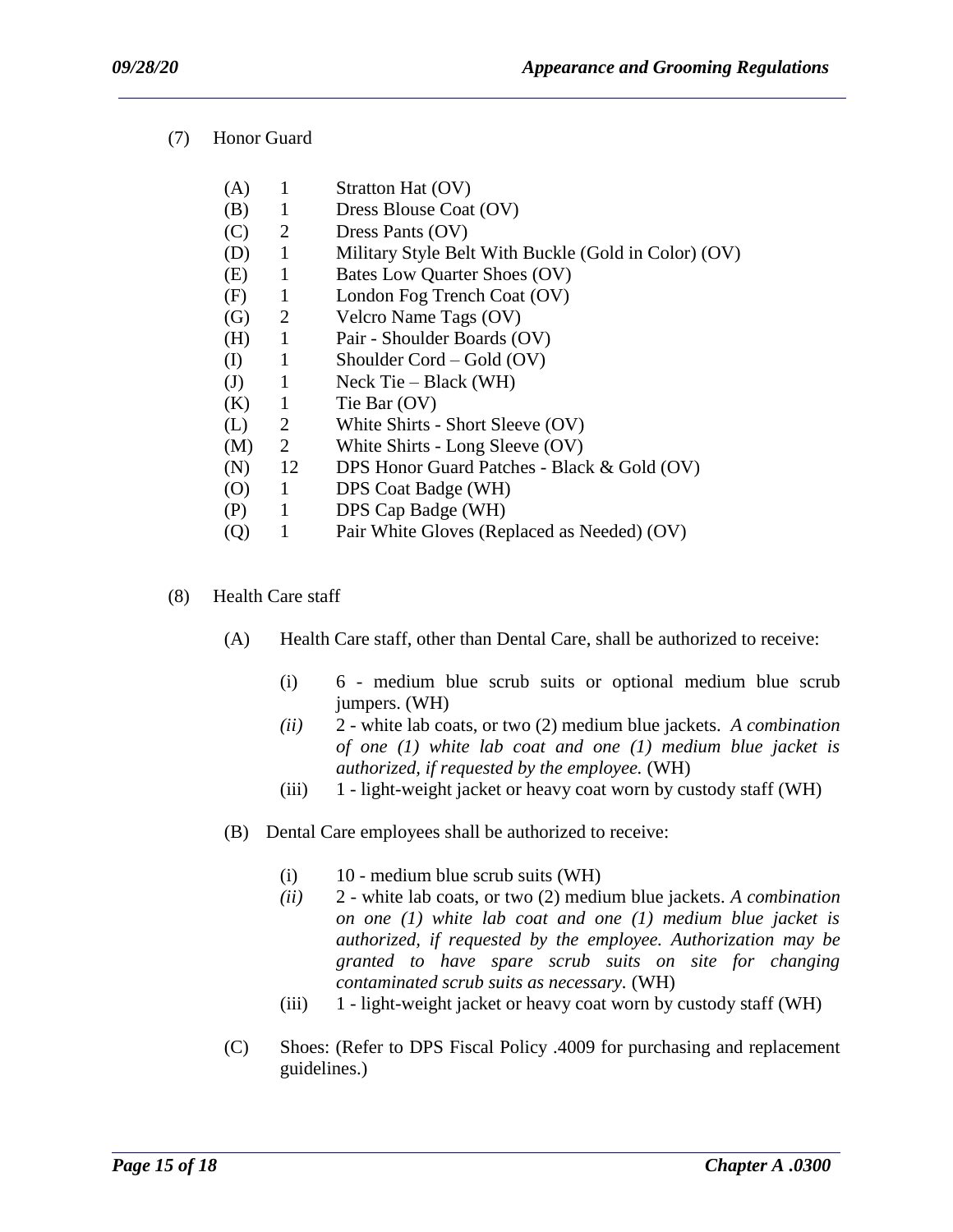- (D) Name Tag with credentials title (required by North Carolina General Statutes)
- (9) Maintenance Staff are authorized to receive:
	- (A)  $5$  Maintenance Pants **Khaki** (CE)
	- (B) 10 Maintenance Shirt  $\frac{\text{Navy}}{\text{polo}}$  (employee option on sleeve length)
	- (C) 1 Maintenance Jacket Navy Cruiser Coat
	- (D) 1 Belt  $1\frac{3}{4}$  Black Leather with Brass Buckle (CE)
	- (E) 2 Navy Baseball style Correctional Caps (one closed top) (CE)
	- (F) 1 Safety Shoes (or cash reimbursement not to exceed allowance)
	- (G) 2 Coveralls (as needed for specified work, 1 lightweight and 1 insulated)
	- (H) 1 Raincoat (WH)
- (10) Recreation Staff (Full Time Recreation Duties) are authorized to receive:
	- (A)  $4$  Khaki Trouser Pants (CE)
	- (B) 8 White Short Sleeve Polo Shirts (DPS Logo Embroidery)  **NC PRISONS** writing over top of logo and **RECREATION** writing under logo. (CE)
	- (C) 1 Athletic Shoes (OV) *Partial issue for part-time recreation staff*
- (11) DOP Instructors (Firearms & General) are authorized to receive:
	- (A) 2 Khaki (CE)
	- (B) 1 Baseball style Correctional Cap (CE)
	- (C) 2 Red Short Sleeve Polo Shirts (DPS Logo Embroidery)  **NC PRISONS** writing over top of logo and **INSTRUCTOR** writing under logo. (CE)
	- (D) 1 5.11 Black A.T.A.C. Boots (OV)
	- (E) 1 Athletic Shoes (OV) *Subject to availability of funds*
- (12) Housekeeping Staff (where applicable) are authorized to receive:
	- (A) 6 Scrub Suits w/ DOP Shoulder Patch (Navy) (OV)

- (B) 1 Shoes (Safety) (OV)
- (13) Drug Interdiction Team is authorized to receive:
	- (A) 1 Black Baseball style Cap (CE)
	- (B)  $2$  Khaki Trouser Pants (CE)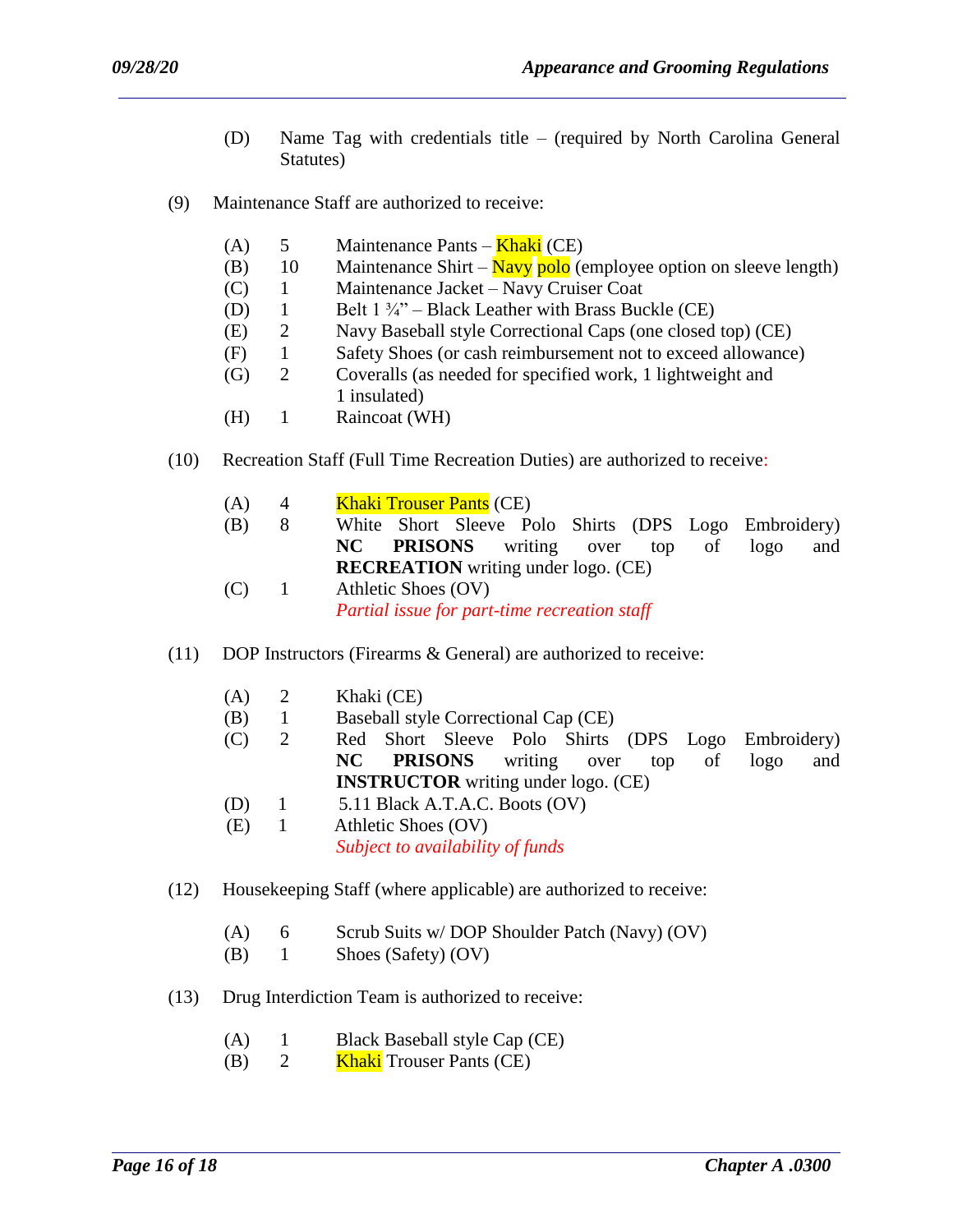- (C) 1 Grey Short Sleeve Polo Shirts (DPS Badge Embroidery)  **NC PRISONS** writing over top of badge and **DRUG INTERDICTION TEAM** writing under badge (CE)
- (D) 1 Grey Long Sleeve Sweatshirt (DPS Badge Screen Print) (OV) *Subject to availability of funds*
- (14) State Emergency Response Team (SERT) is authorized to receive:
	- (A) 2 Royal Blue Short Sleeve Polo (DPS Logo Embroidery) **NC PRISONS** writing over top of logo and **SERT** writing under logo. (CE)
	- (B)  $2$  Khaki Trouser Pants (CE)
	- $(C)$  1 5.11 Coyote A.T.A.C. Boots  $(OV)$
	- (D) 1 Nylon Khaki Belt (Blackhawk or 5.11) (OV)
- (15) Facility Intelligence Officers are authorized to receive:
	- (A) 4 Black (officer) Trouser Pants (CE)
	- (B) 5 Grey Short Sleeve Polo Shirts (DPS Badge Embroidery) **NC PRISONS** writing over top of badge and **FACILITY INTELLIGENCE OFFICER** writing under badge. (CE)

*Subject to availability of funds*

- (16) Personal Polo purchases from DPS Enterprise
	- (A) Staff may personally purchase any of the five available colors: white, red, navy, royal and/or grey from DPS Enterprise
	- (B) Shirts for personal use may be purchased only with State Seal Embroidery logo.
	- (C) North Carolina Prisons staff may not personally purchase any items offered by DPS Enterprises with the DPS Badge or DPS logo.
	- (C) Personally purchased items with state seal may not be worn to work as part of the employee's official work attire or uniform without approval of the facility head.
	- (17) Breakdown of Polo Shirts worn by North Carolina Prisons personnel:

| <b>GROUP</b>               | <b>LOGO</b>                           | <b>POLO COLOR</b> | <b>WRITING</b>                        | <b>LETTER</b><br><b>SIZE</b> |
|----------------------------|---------------------------------------|-------------------|---------------------------------------|------------------------------|
| <b>All Canine Officers</b> | <b>DPS Badge</b><br><b>Left Chest</b> | $Black - OV$      | NCDPS PRISONS<br>$K-9$ OFFICER – GOLD | $\frac{1}{4}$ inch           |